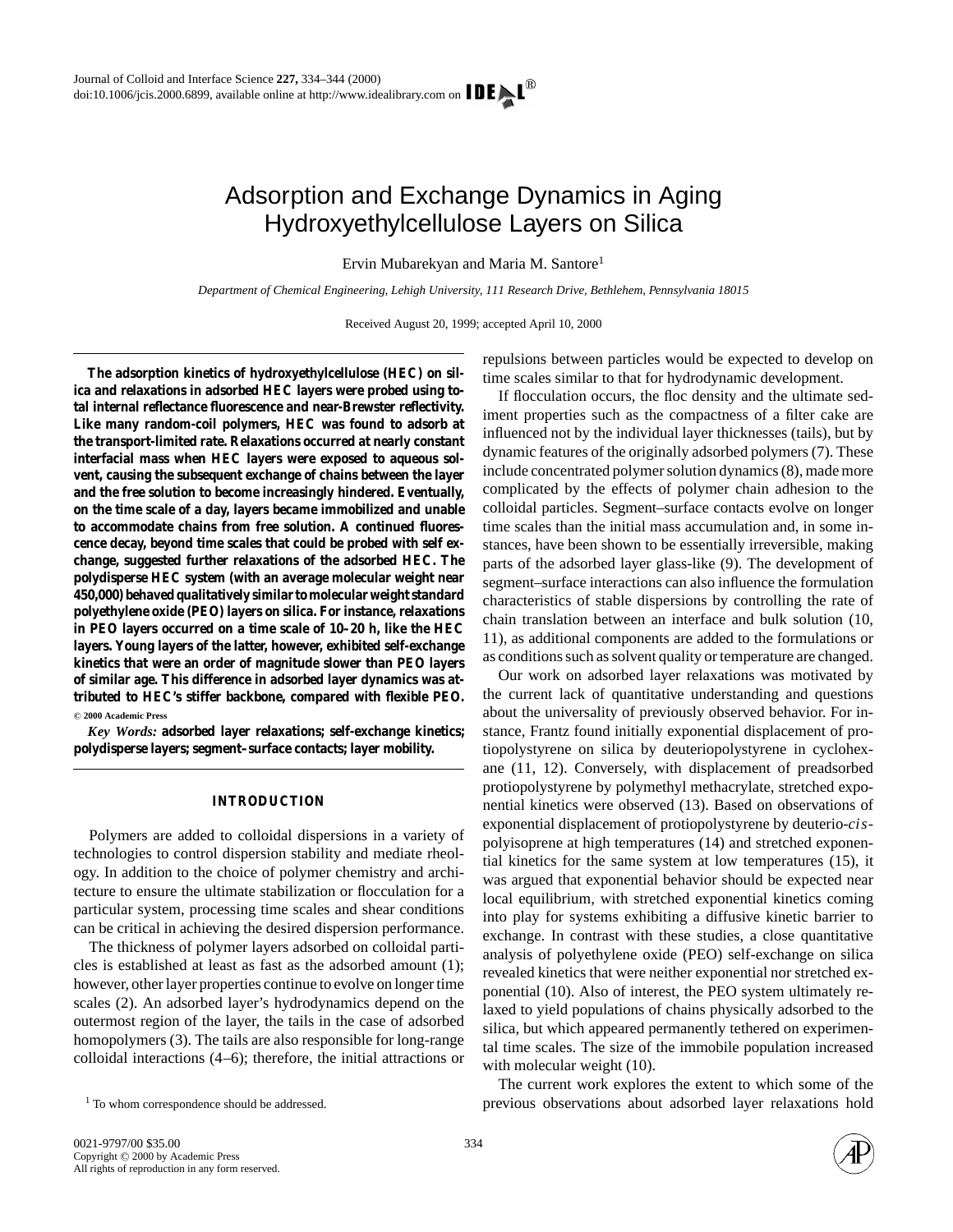for practical polymer additives such as hydroxyethylcellulose (HEC). For instance, the observed molecular weight dependence of polystyrene layer relaxations (11, 12) suggests that interpreting relaxations in HEC layers would be challenging: HEC is polydisperse, and our attempts at fractionation failed. Despite the complexity, one might still expect to draw some conclusions about HEC, since prior studies with PEO layers revealed only a weak dependence of the apparent equilibration time on molecular weight (10). Interestingly, the individual self-exchange traces with PEO depended more on molecular weight than did the overall relaxation times. We were therefore interested to learn, with HEC, if a similar apparent equilibration time would be found and if the self-exchange times would be system specific. Additionally, from a comparison of HEC and PEO relaxation behavior, we hoped to gain insight into the relative roles of backbone stiffness and segment–surface interaction of adsorbed layer dynamics. While the steric hindrance parameter,  $\sigma$ , a dimensionless measure of the thermodynamic backbone stiffness (16), is 1.9 for HEC and 1.4 for PEO (16, 17), the two polymers have similar segment–surface interactions with silica in aqueous solution. The ether linkages in the polymers undergo hydrogen bonding with surface silanols, contributing about 2.5 kT each (18). This estimate was derived from van der Beek's displacement calculation method (19), using other data in the literature (20, 21). Additionally for HEC adsorption onto silica, it has been suggested that hydroxyls from the polymer may interact with dissociated silanols (22, 23). This contribution to HEC adsorption is, however, thought to be minor because Tadros showed very weak adsorption of polyvinyl alcohol (PVA) to silica (24). Our own experiences have also shown negligible adsorption of dextran to glass. The hydrogen bonding between hydroxyls on the polymer and dissociated surface silanols at neutral pHs appears to be a minor energetic contribution to HEC adsorption, suggesting that the ether–silanol hydrogen bonds are dominant for PEO and HEC adsorption on silica.

In this paper, we first explore the adsorption kinetics of HEC on silica to characterize the basic adsorption behavior of this system. Results are compared with expectations for transportlimited behavior, and free solution diffusion coefficients are compared with those in the literature. The framework for selfexchange experiments with HEC is then established. To this end, the proportionality between the fluorescence signal in the TIRF (total internal reflectance fluorescence) study is evaluated: Fluorescence is shown to be proportional to the adsorbed amount of labeled chains, after a correction is made for contributions from the bulk solution, which is orders of magnitude more concentrated than in our prior studies. We also found that with the HEC system, a fluorescence decay spontaneously occurs after adsorption, even though the surface mass is constant. This is attributed to slow relaxations and reconfigurations of the adsorbed chains. Finally, the extent to which fluorescent tagging alters the adsorption is evaluated. Self-exchange studies are then interpreted in the context of a reversible first-order exchange model to reveal the underlying surface constants. It is shown that a first-order reversible self-exchange model including transport resistances predicts exponential self-exchange kinetics in tracer studies where the labels do not shift the equilibrium.

## **EXPERIMENTAL**

Silica surfaces, generated by acid treatment of soda lime glass microscope slides (Fisher Finest), were used as the adsorption substrates. The glass slides comprised one wall of a thin-slit flow channel, 1.3 or 0.4 mm deep for reflectivity or TIRF studies, respectively. The silica surface was generated by filling the flow cell with concentrated sulfuric acid for 15 h, flushing with DI (deionized) water, and finally flowing pH 7.4 phosphate buffer prior to each experiment (25). Adsorption studies were conducted by pumping polymer solutions through the laminar shear flow cell at wall shear rates ranging from 3 to 30 s<sup>-1</sup>, sufficiently gentle to avoid distorting the polymer chains or altering the fundamental adsorption kinetics. The continuous flow was necessary to establish local concentration gradients and distinguish free solution diffusion from surface-dominated processes.

HEC (Natrosol GR) was a gift from Aqualon. Our GPC analysis, using a series of PEO standards to calibrate the column, revealed an equivalent weight-averaged molecular weight of 440,000 and a polydispersity of 5.3. The sample's degree of substitution was reported by Aqualon to be between 2.1 and 2.5, indicating that substantial amounts of unreacted hydroxyl groups remained on the cellulose backbone. Also of note for this degree of substitution, Brown reports that some of the ethoxy side groups are converted to small polyethylene oxide oligomers, containing multiple ether linkages (26).

The HEC was randomly labeled with fluorescein isothiocyanate isomer I (Aldrich) via isothiocyanate chemistry. The reaction was conducted in dimethylformamide for 24 h at 100– 110◦C under argon with an iron(III) acetylacetonate catalyst (18). Products were precipitated from solution by acetone or ethyl acetate, in which the catalyst and excess dye remained dissolved. The labeled FHEC was then purified by successive dissolution in DI water and precipitation by acetone until negligible free dye was detected in the supernatant. The final product contained 2.3 mol FITC/100,000 g HEC, determined by absorbance at 488 nm. (Note that, with the reaction carried out in a good solvent for both the polymer and the label, with attachment of the fluorescein to remaining backbone hydroxyls, and with this low level of labeling along the polymer backbone, we have no reason to expect blocky label addition to the backbone.) Labeled samples were stored as dry powders to prevent degradation. Adsorption experiments were carried out in dilute phosphate buffer (0.008 M  $Na<sub>2</sub>HPO<sub>4</sub>$  and 0.002 M  $KH<sub>2</sub>PO<sub>4</sub>$ ) to fix the pH at 7.4. The emission spectrum of FITC is highly pH sensitive, and the phosphate buffer minimizes the quantum yield reduction that occurs as labeled polymer adsorbs on an acidic silica surface (27).

Adsorption, exchange, and desorption kinetics at the center of the glass flat were studied by a combination of near-Brewster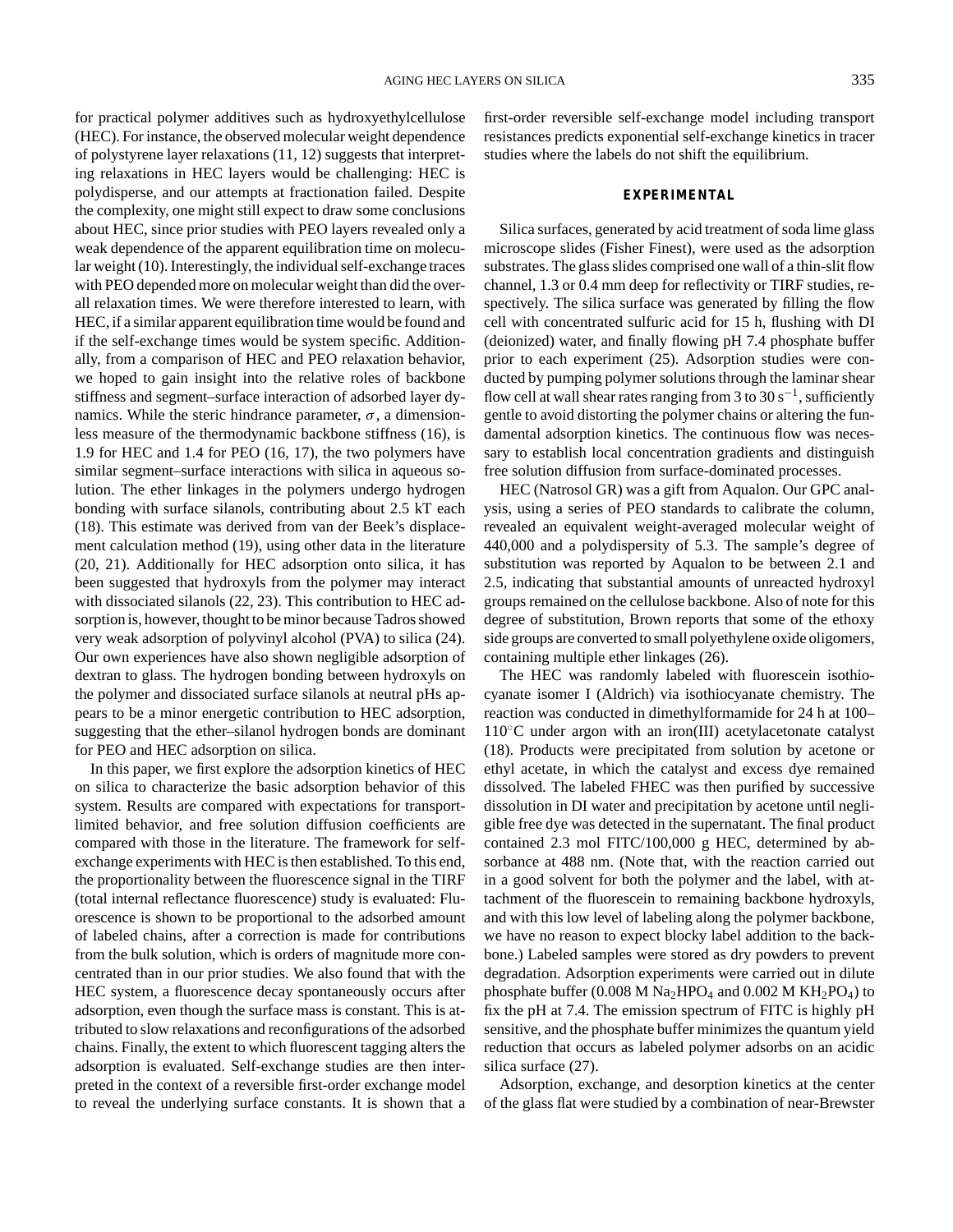optical reflectivity and TIRF. The TIRF experiments employed an argon ion laser at 488 nm with photon counting detection, as previously described (27–29). Near-Brewster reflectivity studies employed a helium neon laser at 633 nm and single element or array photodiode detectors. The calibration procedures for both techniques have been discussed previously (25, 27–29). In the current work with randomly labeled FHEC, the fluorescent signal should be proportional to the adsorbed mass of labeled HEC. The near-Brewster technique also returns the adsorbed mass. Therefore, TIRF and reflectivity should return the same kinetic traces in studies where all material is labeled.

# **RESULTS AND DISCUSSION**

### *Static Coverage Levels*

Adsorption isotherms provide information about the relative coverage levels of adsorbed polymers and may approximate equilibrium partitioning of a polymer between a solution and an interface (though there are questions whether equilibrium is truly achieved). Isotherm shapes also potentially provide insight into the adsorption mechanism or expected layer morphology. The isotherm for HEC on silica, measured by near-Brewster reflectivity, is shown in Fig. 1. The coverage levels, on the order of 0.4–  $0.5 \,\text{mg/m}^2$ , are reminiscent of those previously found for PEO on silica (25) and consistent with the idea that HEC layers follow the classic tail–loop–train structure (30). While these data are shown for unlabeled HEC, we found no difference in the coverages for the tagged FHEC. The free solution concentrations in Fig. 1 are plotted on a logarithmic scale, and each datum represents a run in which the polymer solution was continuously pumped over the silica surface for a time well beyond that needed for saturation. (The actual times for each datum were widely varied because the adsorption time is roughly proportional to the free solution concentration.) The continuous flow maintains the bulk polymer concentration at its original level, eliminating the need for separations and assays that contribute to uncertainty in the free polymer concentration.

The most notable feature about Fig. 1 is the flatness of the isotherm, extending down to a free solution concentration of 0.5 ppm. Flat isotherms (with plateaus extending down to concentrations many orders below a ppm) are expected for



**FIG. 1.** The surface coverage of HEC as a function of its bulk concentration.



**FIG. 2.** Adsorption of 100 ppm FHEC onto silica and subsequent exposure of the layer to buffer and then 100 ppm native HEC (a) monitored by reflectivity, (b) monitored by TIRF. In part (b), the right axis refers to the surface excess during the adsorption process and does not include the free fluorescein contribution to the signal. Since about 350 of the total fluorescence counts come from free fluorescein, the first 350 counts of raw fluorescence are not counted toward the surface coverage. Also since the fluorescence signal changes slowly in response to layer relaxations, the right axis pertains only to the initial adsorption part of the curve.

monodisperse high-molecular-weight homopolymers with moderate segment–surface attractions and reversible physisorption (31). Frequently, adsorption isotherms done in batch mode have curved shapes, and low coverages are measured for dilute free solution concentrations as a result of polydispersity (32) or difficulties separating polymer-bearing particles from the solution and assaying the latter (33, 34). Because the HEC is polydisperse (on the order of 5), the relatively flat shape in Fig. 1 may come as a surprise, but could stem from prolonged continuous flow of fresh polymer solution. Since the late stages of an adsorption run involve the displacement of short chains by long ones, with long chains dominating the surface at long times, the coverages in Fig. 1 may correspond to adsorption of the longer populations within the polydisperse solution.

# *Adsorption Kinetics*

In addition to quantifying the general features of adsorption and desorption kinetics, this section discusses an important issue best addressed in the context of dynamic studies: the linearity of the TIRF calibration.

## *General features of adsorption and desorption kinetics.*

Figure 2 compares reflectivity and TIRF traces during a typical adsorption run, in this case for a bulk solution concentration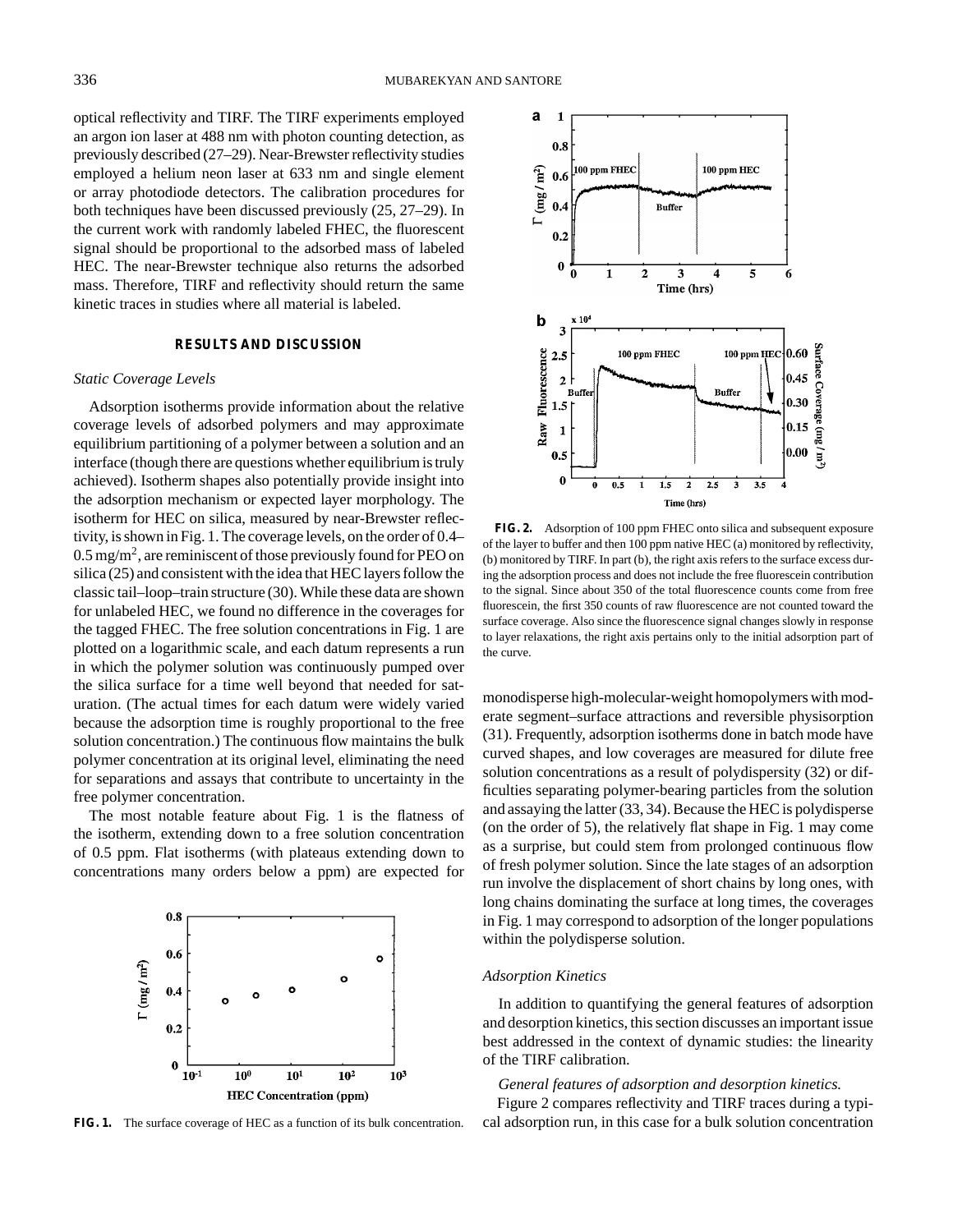of 100 ppm. In Fig. 2a, the reflectivity experiment is conducted at a wall shear rate of  $5 s^{-1}$ . Initially there is buffer flowing through the cell and, upon a valve turnover, the FHEC solution enters the cell at time zero. The signal begins to rise as the adsorption begins, and there is a substantial linear adsorption regime before the surface coverage rounds a shoulder and levels off. Close examination of Fig. 2a reveals that, following the shoulder, there is a very slight increase in the surface coverage even an hour into the run. This round shoulder and subsequent gradual increase are most likely a result of polydispersity. Adsorption of narrow PEO molecular weight standards gave a linear signal rise, a sharp turnover, and a flatter signal once the surface was saturated (10). In the case of polydisperse FHEC, the surface initially adsorbs all chains diffusing from solution. Once saturated, however, long chains are likely to continue to adsorb, displacing shorter chains. The equilibrium coverage for long homopolymer chains is generally greater than that for short chains of the same chemistry, giving rise to the increasing signal at long times.

In Fig. 2a, after 2 h flowing the 100 ppm FHEC solution, the buffer was pumped through the cell. During the subsequent 2 h, very little FHEC was desorbed, only  $0.05$  mg/m<sup>2</sup>. This observation is consistent with the isotherm in Fig. 1. Fully saturated coverage levels coexist near equilibrium with dilute free solutions of 0.5 ppm or less, providing minimal driving force for desorption. The most rapid desorption rate possible (the diffusion limited case) will be one where the driving force for chain diffusion from the surface is the concentration in solution near the surface (read from the isotherm) minus the vanishing bulk solution concentration (35). This concentration driving force is a fraction of a ppm. Therefore, whenever isotherms like those in Fig. 1 are measured, with a flat plateau down to dilute bulk solution concentrations, desorption will persist at time scales slower than can be reasonably measured.

In Fig. 2a, after about 1.5 h of flowing buffer, a 100 ppm solution of unlabeled HEC is injected. The signal rises slowly as the overall coverage approaches its previous level. This time, however, the HEC chains needed to make up the ultimate coverage adsorb more slowly than the initial FHEC adsorption, because the surface is very nearly saturated at the time of HEC injection. The observation that the ultimate HEC coverage is similar to that of the originally adsorbed FHEC suggests minimal influence of fluorescent tagging on adsorption.

Figure 2b shows the TIRF trace for the adsorption sequence in Fig. 2a. Because of necessary differences in the TIRF and reflectivity cells, the wall shear rate in TIRF experiments was  $20 s^{-1}$ , compared to 5 s<sup>-1</sup> in Fig. 2a. The wall shear rate will have, at most, a 1/3-power influence kinetics when surface processes are rapid. The same general kinetic features should therefore appear in both traces of Fig. 2.

Figure 2b starts with kinetics similar to Fig. 2a: Adsorption is initially rapid. Near surface saturation in the TIRF run, however, the signal passes through an overshoot and continues to slowly decay over the next several hours, never quite leveling off. After 2 h for FHEC adsorption, buffer is injected and causes a rapid signal decrease. This decrease, on the order of the cell residence time, occurs because the flowing buffer removes free FHEC from the solution in the evanescent zone. (Figure 2a confirms that none of the rapid signal drop is due to desorption.) In Fig. 2b, the slower subsequent decay during buffer flow is due to a combination of chain relaxations and desorption. (The decreasing part of the overshoot during FHEC flow is also attributed to relaxations, as discussed two sections below.) Finally, after 11/2 h of buffer flow, unlabeled HEC is injected and there is a very slight increase in the signal decay rate, signaling minimal displacement of labeled chains by unlabeled chains in this particular example. Because of the complexities in Fig. 2b, both the raw fluorescence signal and an estimated surface coverage, applicable only to the early-stage kinetics and not to the long-time fluorescence decay, are shown on the *y* axis.

Control studies confirmed that photobleaching did not contribute to the fluorescent signal evolution. This possibility was ruled out by tracking fluorescent decays for 16 h in two separate runs. In the first, the FHEC layer was continuously illuminated and in the second, the layer was illuminated occasionally to check the fluorescence. Both decays were identical.

*Quantification of initial adsorption kinetics.* Most polymers with affinity for a substrate adsorb quickly, such that the initially observed rate corresponds to the diffusion limit. Our studies confirm that this is indeed the case for HEC adsorption. Furthermore, the consistency of the TIRF and reflectivity data in describing the initial adsorption kinetics confirm that over short periods of time (where slow processes like layer relaxations are minimal), the fluorescence is linear in the adsorbed amount.

Leveque solved the convection–diffusion equation (which applies to our adsorption cell) with a boundary condition of instantaneous adsorption on the glass flat, giving a local free polymer concentration of zero at all times (36). This situation persists in experiments having fast adsorption and a surface whose capacity is sufficiently large that the concentration gradient in free solution reaches steady state. Then a constant transport-limited adsorption rate,  $d\Gamma/dt$  depends only on the free solution concentration,  $C$ , the wall shear rate,  $\gamma$ , and the bulk solution diffusion coefficient, *D*, according to

$$
\frac{d\Gamma}{dt} = \frac{1}{\Gamma(4/3)9^{1/3}} \left(\frac{\gamma}{DL_{\infty}}\right)^{1/3} DC.
$$
 [1]

 $L_{\infty}$  is the distance from the entrance port to the point of observation.

All our adsorption traces exhibited linear kinetics up to 90% of the total coverage, at which point a shoulder or overshoot set in for reflectivity or TIRF, respectively. The initial adsorption rate was directly proportional to the free solution concentration, per Eq. [1], and the scaling of the adsorption rate on the wall shear rate to the  $1/3$  power was also confirmed, suggesting transport-limited adsorption. The linearity of the TIRF and reflectivity traces during initial adsorption also demonstrates a direct proportionality between interfacial fluorescence and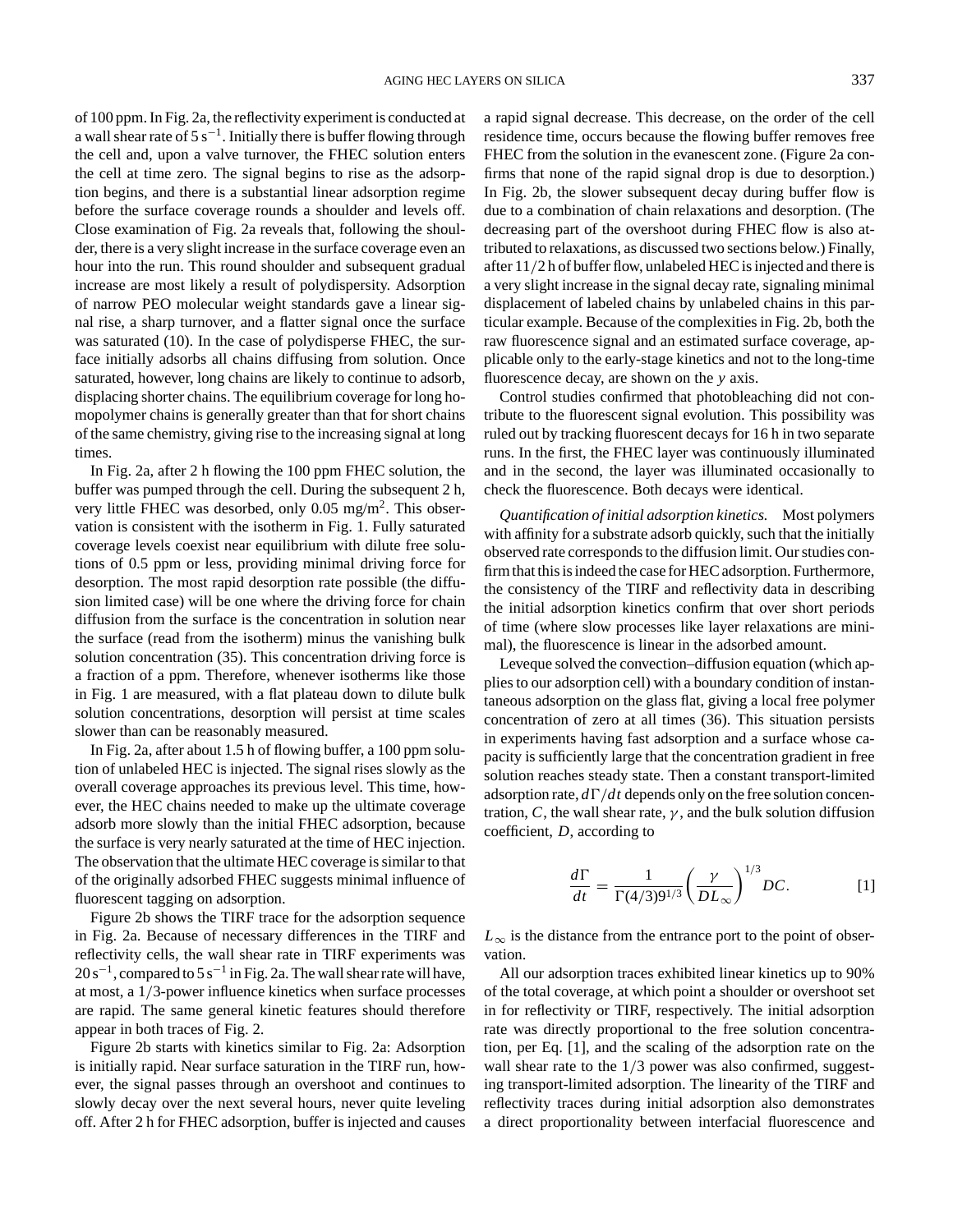

**FIG. 3.** Convection–diffusion model fit (curve) to experimental TIRF data (circles) for a nonadsorbing surface from which HEC chains are diffusing away. This particular fit yields  $D = 5.7 \times 10^8$  cm<sup>2</sup>/s.

adsorbed mass. This proportionality was used as a basis for calibrating the fluorescence signal, in Fig. 2b (keeping in mind that the free chain fluorescence doesn't contribute to the adsorbed mass). The total coverage and the ultimate time to approach full surface coverage (the onset of the shoulder in reflectivity runs) were also found to be consistent with transport limited behavior in Eq. [1].

While it is useful to solve the convection–diffusion equation with an adsorbing boundary condition, as Leveque and others have done, solution of the same equation with a nonadsorbing impenetrable surface facilitates calculation of the evolving free solution concentration near the glass surface as the cell is filled or emptied with fluorescent material (37). Such cell filling traces have been previously described quantitatively by Lok (38) and in dimensionless form depend on Reynold's and Peclet's numbers, the latter containing the free solution diffusivity. Therefore, measurements of interfacial fluorescence during cell filling or emptying facilitate an independent measurement of the diffusivity (37).

In Fig. 3 we fit the numerically generated solution of Lok's equations (38) to fluorescence traces of free FHEC being flushed from the cell, for instance, the kinetic feature occurring near 2 h in Fig. 2b. During the short time of cell flushing, the fluorescence from the layer forms a constant background which is subtracted prior to the fit, and the remaining signal from the free polymer is normalized to unity. A diffusion coefficient, 4–  $5 \times 10^{-8}$  cm<sup>2</sup>/s, was obtained by averaging the results of several similar experiments. This value, which is slightly slower than others reported for Natrosol GR based on dynamic light scattering ( $9 \times 10^{-8}$  cm<sup>2</sup>/s for a sample whose MW was reported to be 500,000) (26), corresponds to a diffusion-averaged hydrodynamic coil diameter of 48 nm (following Navier–Stokes). Differences may be due to the different HEC batches and details of the molecular weight distribution. (Notably, when this procedure was used for narrow molecular weight standard PEO samples, the diffusivity was in good agreement with values obtained by other methods (25).) When our HEC diffusivity value was employed in Eq. [1], the expected adsorption rates were in good quantitative agreement with the initial time evolution of the reflectivity signal. This confirms both transport-limited initial adsorption, up to 90% coverage, and the validity of the opticsbased calibration methods (25) for the reflectivity technique.

*Relaxations and fluorescein quantum yield.* The fluorescence during the first 90+% of all adsorption traces was proportional to the adsorbed mass, indicating a nearly constant interfacial fluorescein quantum yield during initial adsorption. Comparison of the TIRF and reflectivity data in Fig. 2 demonstrates that, after saturation, the fluorescence signal continues to evolve while the mass does not, signaling a sensitivity of fluorescence to secondary changes within the layer. In Fig. 2b, the fluorescence signal decays 20% in about 2 h, as FHEC solution flows. During subsequent exposure to flowing buffer, the fluorescence continued to decay to a greater extent than could be explained by the desorption of 0.5 mg/m2 of FHEC. We believe that, in Fig. 2b, the fluorescence decay resulted from layer relaxations, especially during the prolonged contact with FHEC solution. During the subsequent buffer flow, both relaxations and desorption contribute to the decay.

There are two routes by which the fluorescence signal could decrease in response to interfacial relaxations: First, movement of the labels within the evanescent field (all other things constant) could alter the fluorescence. For instance, if the layer relaxed in such a way that the tags moved away from the surface, the fluorescence signal would decrease by 13% for each 10 nm of average tag motion for a 80-nm evanescent wave. That relaxations would cause the labels to move away from the surface is, however, unlikely. As chains reconfigure there are probably increased numbers of trains, bringing the fluorophores closer, on average, to the surface. Thus, the second (and more likely) mechanism for the decay is that the quantum yield is reduced when polymer relaxations bring the fluorescein labels closer to the surface.

The local pH near a silica surface is lower than that of a neutral bulk solution. Fluorescein is highly pH sensitive with a  $pK_a$  near 6.8 and quenching under acidic conditions. These two effects, together, can be used as a basis for an interfacial pH sensor (27) or as a measure of molecular reconfiguration, as Robeson has shown (39). For a silica surface with a potential of  $-200$  mV, a bulk solution pH near 7, an ionic strength of 0.028 (the current work), the model in Ref. (27) predicts that, as labels move from a distance of 20 to 15 nm away from the interface, the fluorescence decreases by 3%. (This calculation accounts for the quantum yield and evanescent wave intensity changes.) However, were the fluorophores to be displaced 5 nm, moving from 10 to 5 nm from the surface, the fluorescence would decrease  $\sim$ 50%. Therefore, a net nanometer-scale movement of the fluorophores about the interface, especially those originally between 5 and 10 nm from the surface, can substantially change the fluorescence. Because the incremental change in the quantum yield is nonlinear in interfacial distance, we will not pursue further quantification of the effect in this paper.

It is noteworthy that the fluorescence overshoot in Fig. 2b differs from overshoots previously observed with fluorescein-tagged PEO. In samples containing mixtures of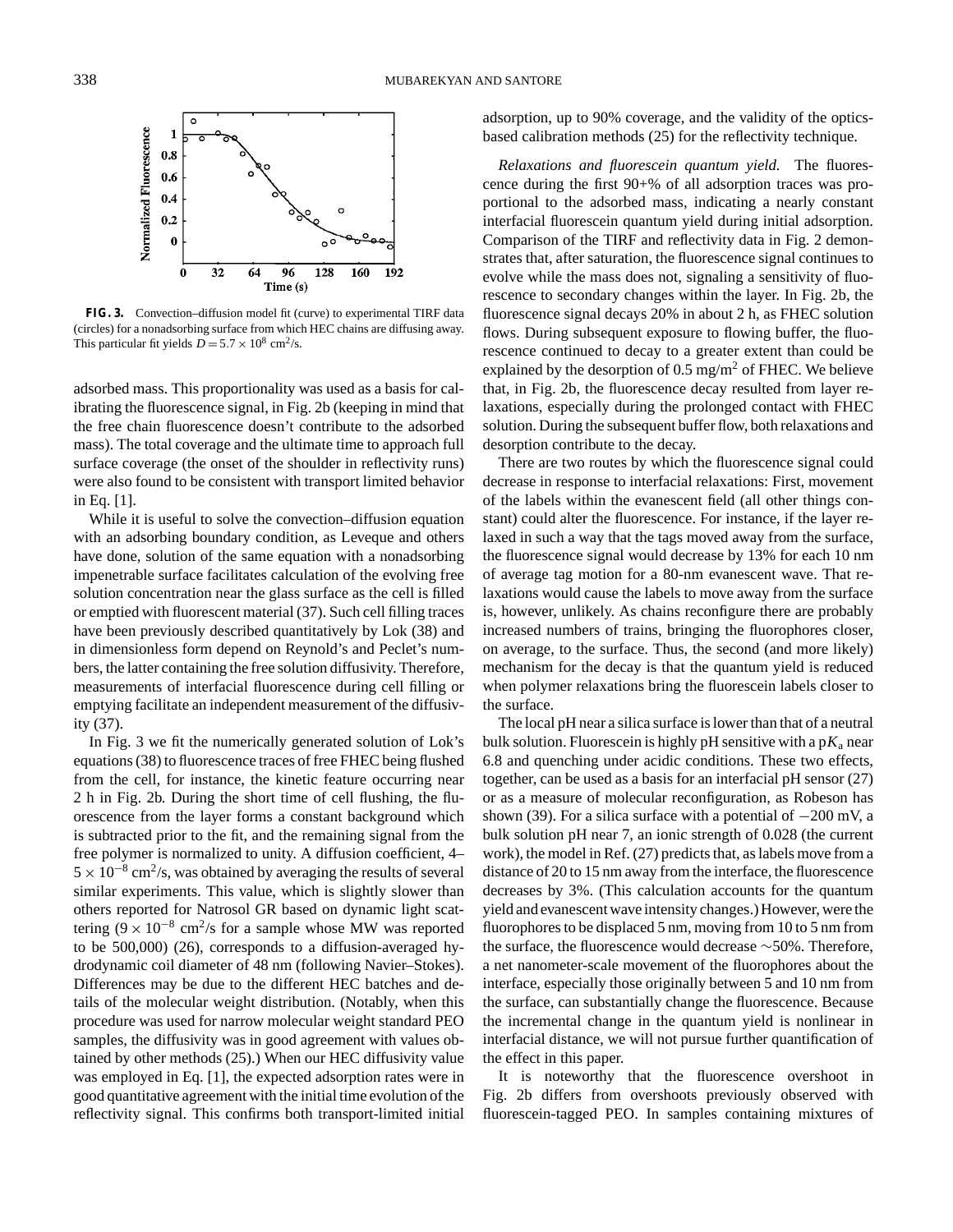fluorescein-tagged and unlabeled PEO, the latter displaced the former after initial adsorption, causing a signal decrease. Adsorption of unlabeled PEO on silica is preferred over fluoresceintagged PEO because the latter bears two negative charges for each fluorescein, which are electrostatically repelled from the silica. In the case of HEC adsorption, the electrostatic repulsion is potentially present; however, no dramatic increase in the severity of the overshoot was observed when unlabeled HEC was deliberately added to FHEC. One obvious reason for the lack of the labeling effect in the current study is the higher ionic strength which reduces the electrostatic range. Therefore, in the work presented here, we do not attribute the reduction in fluorescence signal to displacement of labeled chains by those bearing fewer labels per unit mass.

### *Self-Exchange Dynamics and Layer Relaxations*

Shortly after their initial adhesion to a surface, chains will still be configured in a manner similar to their shape in free solution. With time, however, adsorbed chains relax to increase their segment–surface contacts and entanglements, a process in which we are interested. While the fluorescence quenching from the previous section provides one measure of chain relaxation, the fluorescence evolution may not be linearly proportional to a convenient layer property (for instance, the average segment– surface separation). While we do know that as long as the fluorescence evolves so does the layer, we would also like to understand the nature of the relaxations and their impact on layer properties. To this end, we performed self-exchange studies. In a self-exchange experiment, one preadsorbs a layer of labeled or unlabeled chains and, after a specified period, exposes the adsorbed layer to unlabeled or labeled chains, respectively, which displace those that have adsorbed previously. The kinetics of the exchange process provide insight into the dynamic state of the layer, interfacial populations with differing tightnesses of binding, and the overall aging process of the adsorbed layer.

When interpreting self-exchange experiments, one must keep in mind that self-exchange traces are but one measure of adsorbed layer relaxations. As the layer age prior to the initiation of self-exchange is increased, the shapes of a series of self-exchange traces should converge to a single shape, characteristic of the relaxed layer. Even after the convergence of the self-exchange series, however, the layer might continue to evolve in a way that is detectable only by other measures. Further, if the layer appears immobile in a self-exchange study (i.e., the challenging chains are unable, on a reasonable experimental time scale, to displace those previously adsorbed), this does not mean that the layer is done evolving. Subsequent slow rearrangements within the layer may not be detectable with self-exchange. Finally, while we intended to use self-exchange as a means to probe the process of layer aging, the test is far from perfect. To trace some aspect of an aging polymer layer, one should employ a method that provides a snapshot of the layer at different ages, or at least, the time needed to run the test should be an order of magnitude shorter than the layer age at the time of testing. This is not always the case with self-exchange experiments which, themselves, can be rather sluggish. Therefore, when interpreting self-exchange kinetics as a measure of layer aging, we placed the most emphasis on the short-time-exchange kinetics. The longer time self-exchange kinetics were measured and reported to provide additional perspective, keeping the limitations of the experimental strategy in mind.

Quantitative interpretation of self-exchange kinetics relies on a model in which the invading chains diffuse from the bulk solution to the interface with mass transfer coefficient *M* and undergo a first-order reversible self-exchange reaction on the surface, and the displaced chains diffuse away from the interface with the same mass transfer coefficient, *M* (since the diffusivities of the labeled and unlabeled chains should be identical). The surface exchange reaction depends on forward and reverse kinetic rate constants  $k_{\text{ex}}$  and  $k'_{\text{ex}}$ 

$$
\theta_{\rm FHEC} + \text{HEC} \underset{k'_{\rm ex}}{\Leftrightarrow} \theta_{\rm HEC} + \text{FHEC}.
$$
 [2]

Here,  $\theta_i$  represents a surface unit site containing species *i*. The equilibrium constant is

$$
K_{\text{HEC-FHEC}} = \frac{k_{\text{ex}}}{k_{\text{ex}}'} = \left[ \frac{\Gamma_{\text{HEC}} C_{\text{FHEC}}}{\Gamma_{\text{FHEC}} C_{\text{HEC}}} \right]_{\text{equilibrium}}.
$$
 [3]

The second equality involves the bulk concentrations of the labeled and unlabeled chains,  $C_{\text{FHEC}}$  and  $C_{\text{HEC}}$ , and their surface coverages,  $\Gamma_{\text{FHEC}}$  and  $\Gamma_{\text{HEC}}$ . During self-exchange, the total adsorbed amount will be fixed if the labeled and unlabeled species are nearly identical, such that

$$
\Gamma_{\text{FHEC}} + \Gamma_{\text{HEC}} = \text{constant.} \tag{4}
$$

The exchange kinetics on the surface follow from Eq. [2]:

$$
-\frac{d\Gamma_{\text{FHEC}}}{dt} = \frac{d\Gamma_{\text{HEC}}}{dt} = k_{\text{ex}}\Gamma_{\text{FHEC}}C_{\text{HEC}}^* - k_{\text{ex}}'\Gamma_{\text{HEC}}C_{\text{FHEC}}^*.
$$
 [5]

Here  $C^*_\mathrm{FHEC}$  and  $C^*_\mathrm{HEC}$  are the local concentrations of the labeled and unlabeled polymer in the solution near the surface, in contrast to the bulk solution concentrations,  $C_{\text{FHEC}}$  and  $C_{\text{HEC}}$ . The local and bulk solution concentrations are related by the flux of the labeled and unlabeled species to and from the interface, *J*<sub>FHEC</sub> and *J*<sub>HEC</sub>, respectively.

$$
J_{\text{FHEC}} = M(C_{\text{FHEC}} - C_{\text{FHEC}}^*)
$$
 [6a]

$$
J_{\text{HEC}} = M(C_{\text{HEC}} - C_{\text{HEC}}^*).
$$
 [6b]

For shearing flow through a slit cell, the mass transfer coefficient is  $M = 0.538(\gamma/L)^{1/3} D^{2/3}$ . The fluxes must be equal to the amounts of labeled and unlabeled polymer adsorbed or released in the surface exchange reaction in Eq. [4]. Setting up this equality,  $J_{\text{FHEC}} = -J_{\text{HEC}} = d\Gamma_{\text{FHEC}}/dt = -d\Gamma_{\text{HEC}}/dt$ , the local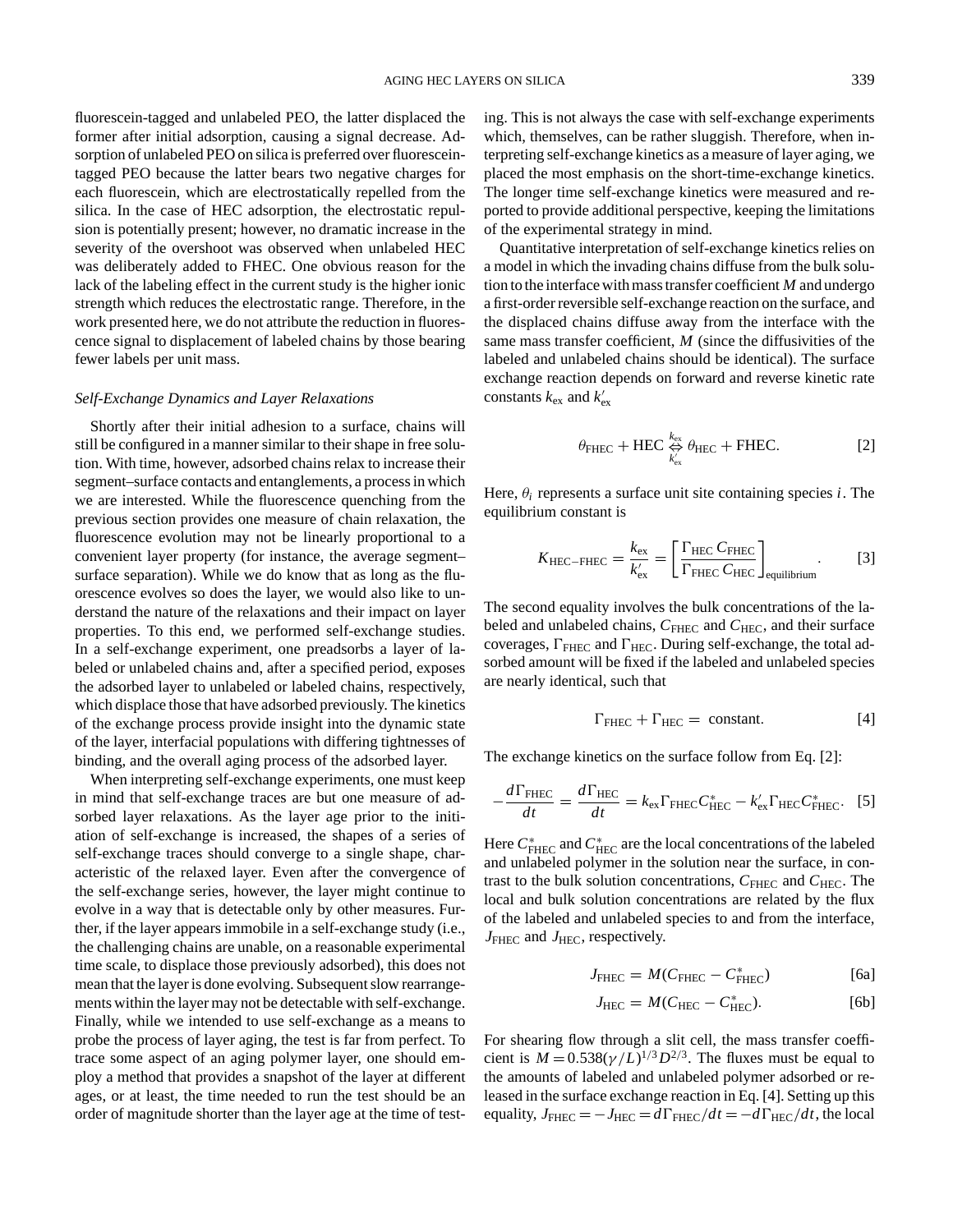concentrations,  $C_i^*$ , are eliminated to yield an expression for the evolving surface concentration of labeled species:

$$
\frac{d\Gamma_{\text{FHEC}}}{dt} = \frac{M(\Gamma_{\text{HEC}}C_{\text{FHEC}} - \Gamma_{\text{FHEC}}C_{\text{HEC}}/K_{\text{FHEC}-\text{HEC}})}{\frac{M}{k_{\text{ex}}} + \Gamma_{\text{HEC}} + \frac{\Gamma_{\text{FHEC}}}{K_{\text{FHEC}-\text{HEC}}}}.
$$
 [7]

During self-exchange studies in which unlabeled chains displace labeled ones, the bulk solution contains only HEC, and  $C_{\text{FHEC}}$ vanishes.  $C_{\text{HEC}}$  is maintained constant by flow through the cell. An equation, analogous to [7] but with the subscripts swapped, describes the evolution of  $\Gamma_{\text{HEC}}$ .

To interpret self-exchange runs, it is convenient to represent data in terms of the evolving surface composition, for instance  $F_{\text{FHEC}} = \Gamma_{\text{FHEC}}/(\Gamma_{\text{FHEC}} + \Gamma_{\text{HEC}})$ . With the constraint of constant surface coverage in Eq. [3], Eq. [7] can be integrated to yield

$$
\tau = -\left(\frac{1}{\lambda} + \frac{1}{K_{\text{HEC-FHEC}}}\right) \ln\left(\frac{F_{\text{FHEC}}}{F_{\text{FHEC}}^0}\right) + \left(1 - \frac{1}{K_{\text{HEC-FHEC}}}\right) \left(F_{\text{FHEC}}^0 - F_{\text{FHEC}}\right).
$$
 [8]

This result is implicit in the experimentally measurable quantity,  $F_\mathrm{FHEC}$ , with  $F^0_\mathrm{FHEC}$  being the initial fraction of labeled chains on the surface.  $F_{\text{FHEC}}^{0 \to \infty}$  is unity in our experiments.  $\tau$ , which is actually the independent variable in our experiments, is the dimensionless time:

$$
\tau = \frac{MC_{\text{HEC}}}{\Gamma_{\text{FHEC}} + \Gamma_{\text{HEC}}} t. \tag{9}
$$

 $\tau = 0$  at the start of the self-exchange process, regardless of the layer age at that instant. Also, in Eq. [8], the dimensionless number,  $\lambda$ , represents the relative rates of the fundamental surface exchange process and the diffusion normal to the surface:

$$
\lambda = \frac{k_{\text{ex}}(\Gamma_{\text{FHEC}} + \Gamma_{\text{HEC}})}{M}.
$$
 [10]

As  $\lambda$  approaches  $\infty$ , the fundamental surface rate exceeds the rate of diffusion toward the surface, and the observed exchange process becomes transport-limited.

With true self-exchange, fluorescent tags act only as tracers such that the labeled and unlabeled species are identical. Then,  $k_{\text{ex}} = k'_{\text{ex}}$ , and  $K_{\text{HEC}-\text{FHEC}} = K_{\text{FHEC}-\text{HEC}} = 1$ . This assumption is frequently violated, for instance, with deuterio and protiopolystryene adsorbing on silica from  $\text{Cl}_4$  (40), and fluoresceintagged PEO adsorbing onto silica at low ionic strengths (41). For coumarin tagged (PEO) on silica, the label was minimally invasive, with *K*CPEO−PEO = 2.5 for molecular weights near 100,000 (10).

Values of *K*<sub>HEC−FHEC</sub> were sought for the current investigation by extracting partitioning information from runs like those in Fig. 2b but where the labeled fraction in the bulk solution was varied. This approach is difficult because relaxations influence fluorescence, leading to a worst-case estimate of  $K_{\text{HEC-FHEC}}$ , in



**FIG. 4.** Worst case binary partitioning diagram for binary solutions of FHEC and HEC, with a total polymer concentration of 100 ppm. The curve is Eq. [3] for a *K*HEC−FHEC value of 3.2.

Fig. 4. In this case the equilibrium curve through the data, per Eq. [3], corresponds to  $K_{\text{HEC–FHEC}} = 3.2$ , suggesting that fluorescein tagging might be slightly invasive, with unlabeled chains being favored over labeled ones on the surface. This would correspond to a worst-case estimated energy difference of 1.16 kT per chain.

The data used to obtain  $K_{\text{HEC}-\text{FHEC}} = 3.2$  were runs like Fig. 2b, where it was assumed that the decay process is due exclusively to displacement of labeled species by native HEC, which we know is not occurring for several reasons. The first is that the decay during FHEC adsorption persists when buffer solution water is flushed over the layer. In cases where the decay was due to displacement of labeled chains by unlabeled chains as part of the adsorption process, the decay was interrupted when DI water was injected (42). Second, in cases where the adsorption of unlabeled material was preferred over fluorescein-labeled material, the effect was ionic strength dependent (40). Figure 4 shows that over the ionic strength range from 0.02 to 0.3 M, there is negligible influence of ionic strength. Based on these arguments, we proceed with the interpretation that the primary reason for the decay prior to the initiation of self-exchange is interfacial relaxations.

Another perspective on the potential invasiveness of the fluorescein label derives from a comparison of the forward and reverse self-exchange kinetics, shown in Fig. 5. In this study two runs are compared: In the first, FHEC is adsorbed for 120 min, exposed to flowing buffer for 60 min, and then challenged with unlabeled HEC. In the second, unlabeled HEC is adsorbed for 120 min, exposed to flowing buffer for 60 min, and then challenged with FHEC. Figure 5 shows only the exchange processes following the initial adsorption and layer aging. If the fluorescein tag is noninvasive, per a true self-exchange run, then the two curves will be exact mirror images of each other (10). As the fluorescein labeling becomes invasive, with the unlabeled material being preferred on the surface over the adsorbed material, the curves become skewed, per the calculations, in Fig. 5b.

The symmetry between the two runs in Fig. 5a suggests minimal invasiveness of the fluorescein tag, whose repulsion from the negative silica surface is screened at ionic strengths in this work. The displacement of unlabeled chains by labeled ones is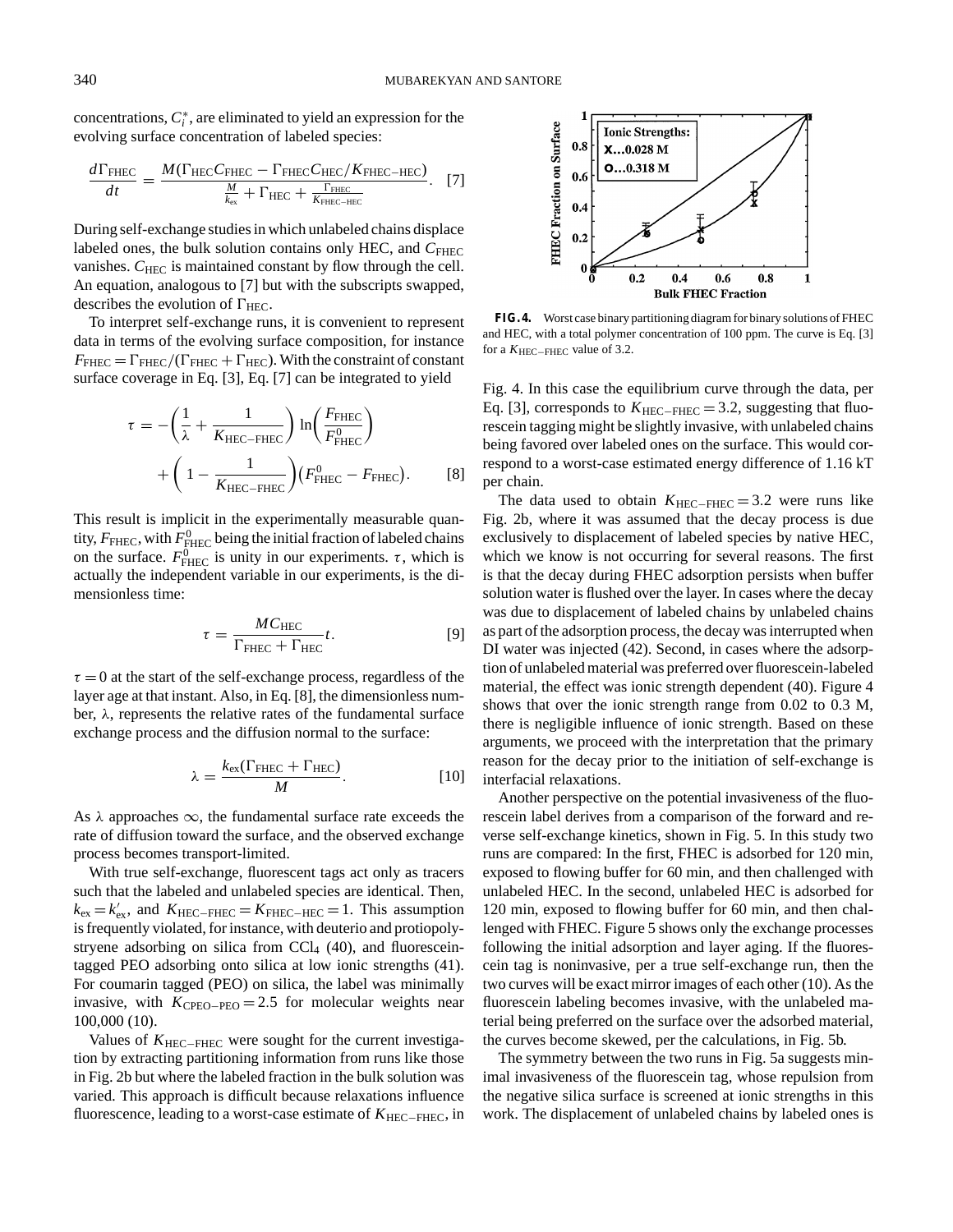

**FIG. 5.** (a) Forward and reverse self-exchange of HEC in 3-h-old layers. Line is best fit to Eq. [8] with  $\lambda = 0.0015$  and  $K_{\text{HEC-FHEC}} = 0.88$ . (b) Expected self-exchange traces for different values of surface preference for labeled chains:  $K_{\text{HEC-FHEC}}$  varies as shown by varying  $k_{\text{ex}}$  and fixing  $k'_{\text{ex}}$ . Note that when  $k_{\text{ex}}$  varies, so does  $\lambda$  per the definition in Eq. [10]. In (b),  $\lambda = 0.0015$  when  $K_{\text{HEC}-\text{FHEC}} = 1.$ 

only slightly faster than the reverse, with  $K_{\text{HEC}-\text{FHEC}} = 0.88$ , corresponding to a  $\Delta G_{\rm ex}$  of 0.1 kT.

Since the fluorescein labeling of HEC has been shown to be minimally invasive, it is possible to simplify Eq. [8], if we approximate  $K_{\text{FHEC}-\text{HEC}} \sim K_{\text{HEC}-\text{FHEC}} \sim 1$ . Then Eq. [8] becomes

$$
F_{\text{FHEC}} = \exp\left(-\frac{ct}{1 + \frac{1}{\lambda}}\right).
$$
 [11]

Here *c* is a constant equal to 0.311 under our experimental conditions. Equation [11] shows that in the limit of perfect selfexchange with a first-order surface kinetic constant, an exponential decay should result for the decrease in the surface fluorescence. Such exponential decays were sometimes found for the initial kinetics in previous studies such as the displacement of protiopolystyrene on silica by deuteriopolystyrene (11) and the displacement of polystyrene by deuterio-*cis*-polyisoprene at elevated temperatures (14). In these cases the exponential decay was interpreted to mean that conditions were such that local equilibrium was achieved and that a simple forward irreversible exchange rate dominated the behavior (13). The previous interpretation did not take into account the surface preference for the incoming species, which was substantial in those studies and would, according to our treatment in Eq. [8] (and our previous works) (10), cause deviations from exponential behavior. Further, Eq. [11] predicts that when the surface has minimal preference for the initially adsorbed or invading polymer, exponential decays are expected for a wide range of  $\lambda$  values. In other words, it is possible to observe exponential decays with transport-limited kinetics, first-order surface-limited kinetics, or conditions between these two limiting cases. This finding contrasts with previous ideas about self-exchange where an exponential decay is a limiting equilibrium behavior (13). Further, in our work, reversible exchange is a necessary condition to reach Eq. [11]. In prior interpretations of polymer exchange studies, the surface step was frequently treated as unidirectional (13), even though there were no fundamental experimental constraints that would prevent reversibility.

Figure 6 shows a series of self-exchange experiments in which HEC displaces FHEC layers of increasing ages. All bulk solution concentrations are 100 ppm, contributing to the early fluorescence signal. In these experiments, FHEC was allowed to adsorb for 10 min, aged under flowing buffer to different extents, and then challenged with unlabeled HEC. The displacement of the FHEC from the surface by HEC was then tracked. Notably, during self-exchange when the HEC was injected, there was no overshoot in the total mass (checked separately with reflectivity, which is not shown here). Overshoots were sometimes seen by other investigators with systems having preference for the invading species (13–15). Instead, we observed a slight increase



**FIG. 6.** (a) The effect of adsorbed layer age on self-exchange kinetics as seen by TIRF. Each layer has been aged for increasing periods prior to the onset of self-exchange (time zero), as labeled. (b) Comparison of short time data to Eq. [11]. Each data set and the corresponding curve for Eq. [11] are matched at short times. Equation [11] is not shown for the 30-h-old layer, as the observed decay is horizontal. The sharply dropping curve represents the transport limited case for  $\lambda = \infty$ .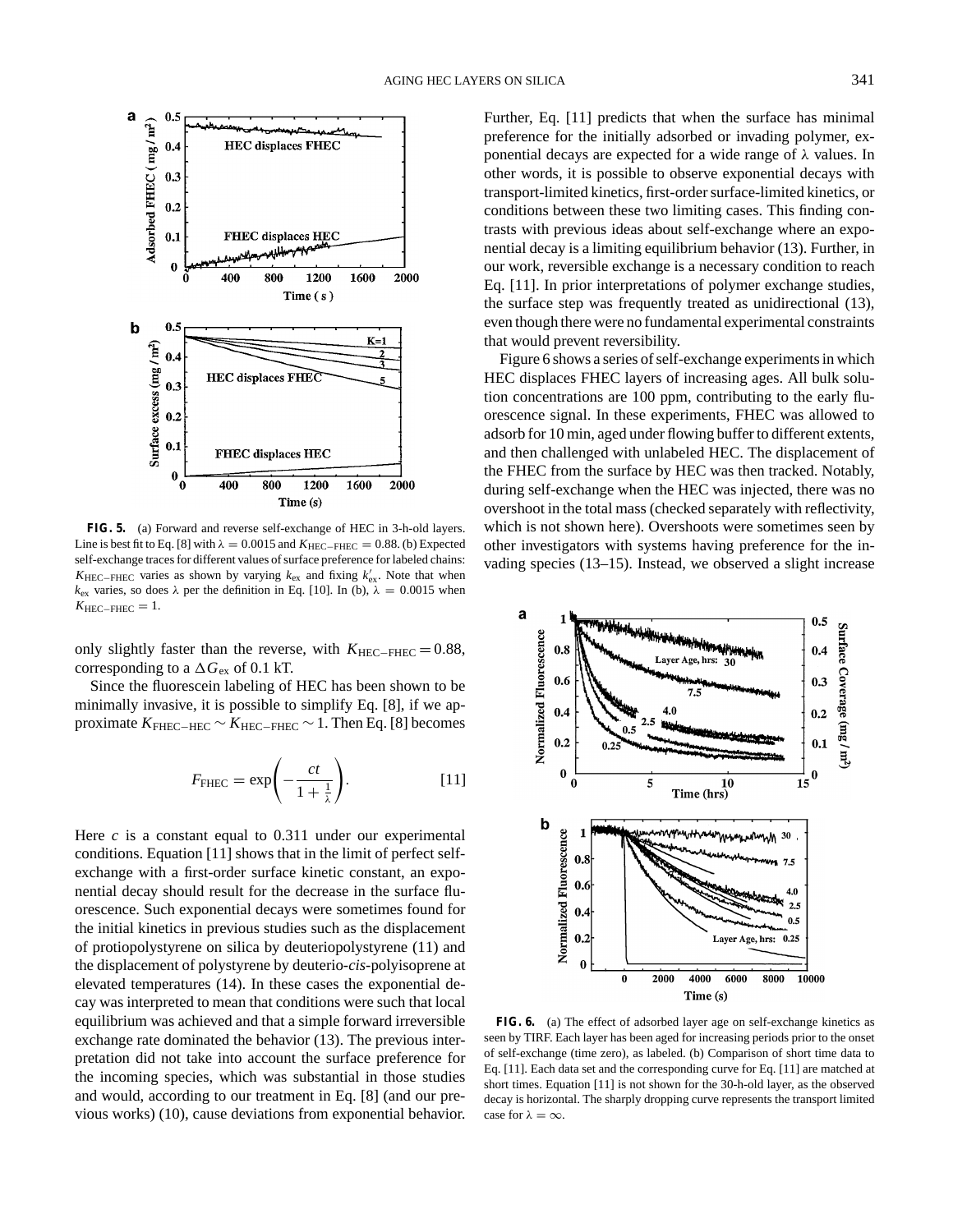in the total coverage, commensurate with that in Fig. 2a. The coverage increases slightly because the equilibrium coverage with polymer in the bulk solutions of 100 ppm is slightly higher than that when the bulk solutions are dilute (during aging), on the order of a fraction of a ppm.

In Fig. 6a, all the runs are normalized to  $F_0 = 1$  at the start of self-exchange. The kinetic traces illustrate that self-exchange is more extensive for young layers than for layers that have aged substantially. For layers aged 30 h, detecting any self-exchange at all in a 10 h period was difficult. Only the persistent fluorescent decay, resulting from changes in quantum yield, signaled continuing changes in the layer beyond 30 h of aging. Figure 6b shows a close-up of the short time decay behavior, corrected for the underlying fluorescence decay (determined from the 30 h aging run), with the best fit to Eq. [11] included for each data set. For young layers, the single exponential decay describes a substantial fraction, up to 30%, of the initially adsorbed polymer. For older layers, the single exponential decay is a poor approximation to the data, allowing us only to identify an initial limiting slope as a rough measure of the state of the layer. In all cases, the exchange is self-retarding, with some of the original chains remaining on the surface hours after the exchange was initiated. The retardation of the self-exchange is expected, since in long self-exchange runs, the layer ages as the exchange proceeds.

In addition to the single exponential form in Eq. [11], we attempted to fit the experimental decays to stretched exponential per the procedure of Granick (11–15). The stretched exponential fits were extremely poor, as shown by the example in Fig. 7. Though the stretched exponential form appears to accommodate most of the data, one should recall that a stretched exponential must exhibit a good fit over several decades in time. Our data only approximate stretched exponential behavior over 1 decade (from 3 to 20 h), arguing that this form is not an accurate description of our results. Notably, previous studies with PEO selfexchange were also not well described by stretched exponential decays (10).



**FIG. 7.** Test of stretched exponential fit to data from Fig. 6 for exchange in an 0.25-h-old layer. The two straight lines represent a single exponential fit to the short time data and a stretched exponential fit (with a stretching exponent of 0.35) to the long time data.

We also attempted to fit the data to the sum of two exponentials. This form may have physical significance for bimodal relaxations, for instance, a main cellulose backbone relaxation and a secondary side ethylene oxide oligomer relaxation. While the data could be forced fit to this form, the analysis was ambiguous and therefore not continued. We would have liked several decades of data to establish the fit to each of the two exponentials, which was not available. Therefore, the crossover and the two time constants were poorly defined. If future theoretical developments argue strongly in favor of the biexponential form, we could extract decay scales from our data. The current data, by themselves, do not, however, justify such a form.

Because the results in Fig. 6 do not easily lend themselves to further quantitative analysis, at this stage we summarize, in Fig. 8, the different measures of HEC layer evolution during incubation in solvent and make comparisons to other systems where possible. Figure 8a summarizes the *k*ex constants extracted from the  $\lambda$  values in Eq. [11], and makes comparisons with PEO. Figure 8b summarizes the long-time fluorescent decays, and Fig. 8c shows the retained coverage from the originally adsorbed FHEC layer after 10 h of self-exchange. Figures 8a and 8c indicate that the layer becomes immobile to exchange with the bulk solution by approximately 30 h; however, Fig. 8b indicates that even after chains become immobilized, the fluorescence continues to decay, suggesting local segmental rearrangmenets within the layer.

In Fig. 8a, the surface-exchange rate constants for HEC are at least 2 orders of magnitude slower than those of PEO, especially for the young layers. This may be due to HEC's stiffer backbone, since the segment–surface interactions for HEC or PEO on silica are similar (polymer ether oxygen hydrogen bonding with surface silanol.) Also in Fig. 8a, the *k*ex values decrease with layer age and for HEC, the evolution of *k*ex was fit to the form exp((-0.4 h<sup>-1</sup> *t*(h))<sup>0.3</sup>). This stretched exponential form roughly fits the observed evolution of  $k_{\text{ex}}$  at short times but failed to fit the complete evolution of *k*ex. For 120K PEO, however, the form  $k_{ex} = \exp[-0.7 \text{ h}^{-1} t(\text{h})]$  gave an adequate fit for the evolution of *k*ex. The fit was sufficient even at long times, which is not evident on the particular *y*-axis scaling in Fig. 8a. Of note for HEC in Fig. 8a, there is no evidence for bimodal layer evolution kinetics. This suggests that the main stiff HEC backbone dominates the relaxations and that contributions of short EO side chains are too fast to observe.

One of the remarkable features of the results in Figs. 6–8 is the qualitative similarity between the polydisperse HEC and the narrow molecular weight standard 120K PEO in our previous study (10). For both systems highly mobile layers evolve, over a period of ∼20 h, to a state that has no self-exchangeable populations. The similarity of the relaxation times (15–25 h) comes as a surprise in light of the molecular weight sensitivity of relaxations in adsorbed layers. For PEO and HEC, we do, however, observe important differences in the self-exchange kinetics of young layers with similar adsorption histories. These differences are attributed to the backbone flexibility.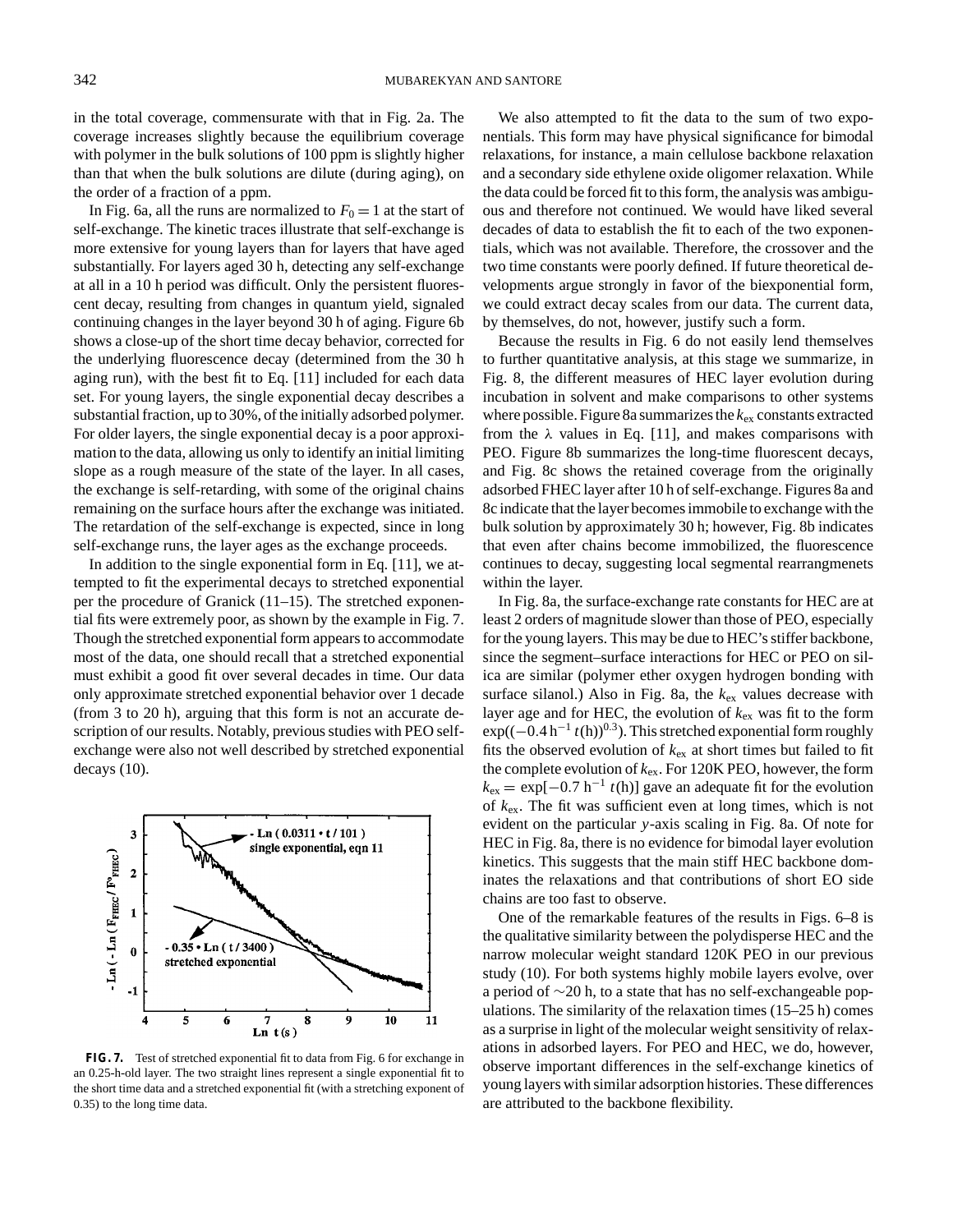

**FIG. 8.** (a) Values of *k*ex obtained by fitting the early parts of HEC selfexchange to Eq. [11]. Circular symbols facilitate a comparison with PEO relaxations in similar aging and self-exchange studies. Note that PEO data are reduced by a factor of 1000 to fit them on the same figure with the HEC data. The curve through the HEC data is the best stretched exponential fit. The curve through the 120K PEO data is the best exponential decay. (b) Long runs showing extensive fluorescent decay. Injection of unlabeled HEC at 30 h (arrow) does not affect decay behavior, signaling no self-exchange. The rapid signal drop at 15 min results form injection of solvent. (c) Percentage of retained FHEC after 10 h of self-exchange, as a function of layer age.

Though the effects of polydispersity were not obvious in our study, polydispersity would cause the average molecular weight within the adsorbed layer to increase as exchange proceeded, causing the self-exchange to retard to a greater extent than it would in monodisperse systems. This may cause the aging and immobilization of the layer to appear accelerated. In the current study, we took precautions to avoid polydispersity effects in the short time data by having short initial adsorption times prior to aging in pure flowing solvent. By aging the layer in solvent rather than in polydisperse polymer solution, the molecular weight in the layer is held near that of the bulk solution, so that at

the start of self-exchange the bulk and interface have the same molecular weight distributions. If the initially adsorbed layer were higher in molecular weight than the solution (which could result from aging in the labeled solution rather than solvent), then the initial exchange would be artificially slow. Our initial HEC self-exchange rates are much slower than those observed for PEO. Therefore the relative  $k_{ex}$  values are attributed to HEC's backbone stiffness rather than polydispersity.

As a final note, we hesitate to report equilibration times for the HEC layers in the current work. While HEC layers were no longer susceptible to self-exchange after about 25 h of aging in flowing solvent, the continued fluorescent evolution (in Fig. 8b) suggested further relaxations beyond those measurable through self-exchange. If one compares the evolution of the layer's dynamic exchangeability, in Fig. 8a, to its evolving structure, signaled by the fluorescence decay (which translates in a complicated way to loop size distribution) one observes very different decay shapes and time scales. The former is stretched exponentially while the latter is more nearly linear and signals layer evolution even at 30 h.

#### **CONCLUSIONS**

This work probed the adsorption kinetics of HEC layers on silica and, through self-exchange and steady-state fluorescence, the evolving dynamic state of the adsorbed layer. Adsorption kinetics were shown to be transport-limited, with a rounded shoulder characteristic of polydisperse samples. Desorption was slow, in keeping with expectations for systems having adsorption isotherms with flat plateaus down to extremely dilute bulk solution concentrations. Initially adsorbed HEC layers were highly mobile, exhibiting self-exchange between the bulk solution and the adsorbed layer that involved almost all of the initially adsorbed chains for young layers. With increasing layer age up to 30 h, the self-exchange became hindered, and ultimately none of the originally adsorbed chains were able to exchange with those in the bulk solution. A continued fluorescent evolution signaled continued changes in the adsorbed layers, beyond time scales that could be probed through self-exchange.

Continued incubation in the original polymer solution (as opposed to solvent only) accelerated the apparent aging rate of the layer through the exchange between high- and low-molecularweight populations ultimately increasing the interfacial molecular weight. Layers whose average molecular weight was elevated through initial self-exchange in the adsorption solution were more difficult to displace in tracer self-exchange studies because the lower molecular weight chains in the bulk solution are, for thermodynamic reasons, ineffective at displacing the higher molecular weight chains on the surface. This phenomenon can cause adsorbed layers to appear more immobile than they really are and will also be a self-retarding factor in any self-exchange study with a polydisperse sample.

Despite the complexities arising from polydispersity in HEC samples, the self-exchange rate constants for HEC were over